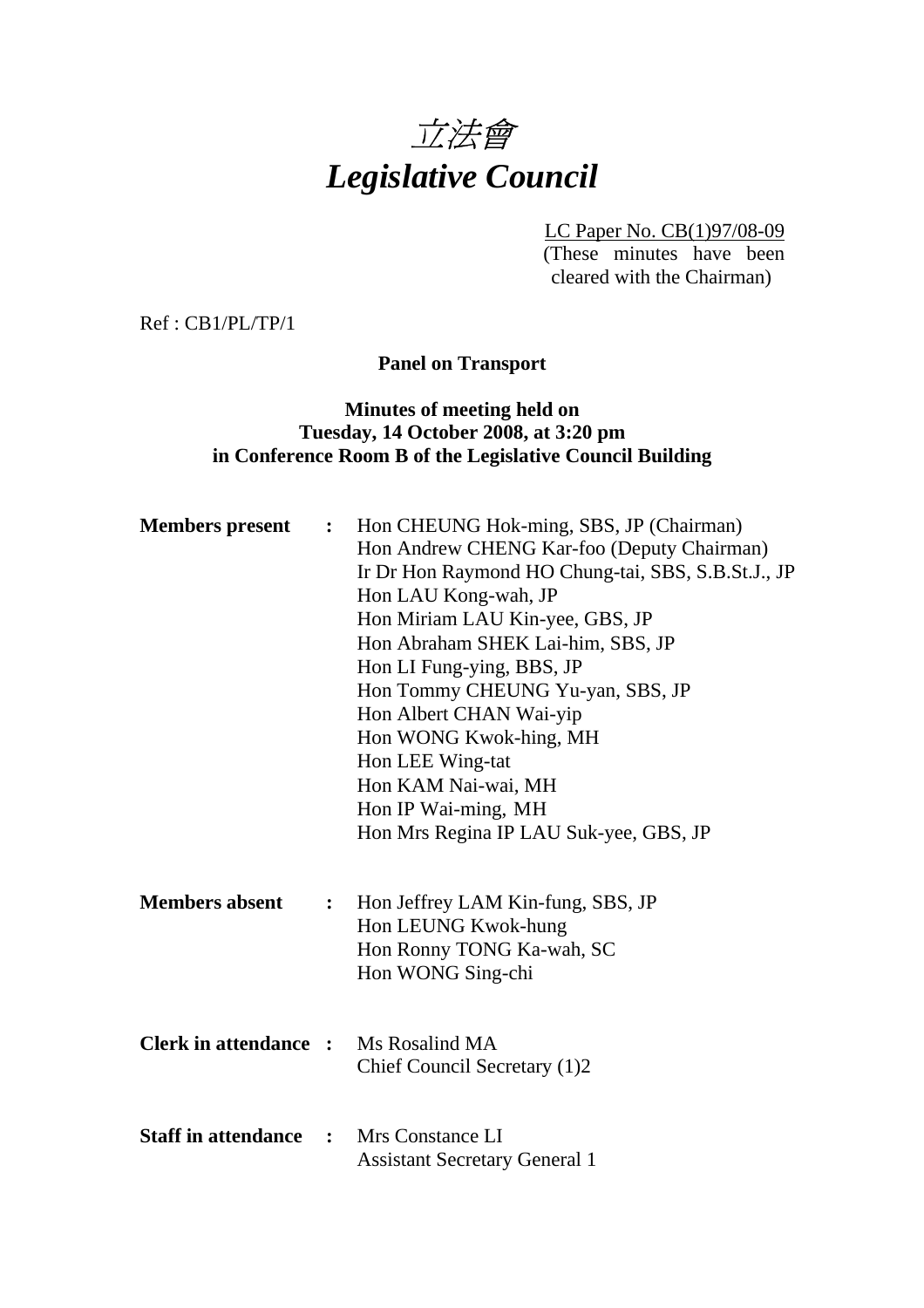Mrs Mary TANG Senior Council Secretary (1)2

Ms Sarah YUEN Senior Council Secretary (1)6

Ms Angel SHEK Council Secretary (1)2

Miss Queenie LAM Senior Legislative Assistant (1)2

Miss Winnie CHENG Legislative Assistant (1)5

### Action

# **I Election of Chairman and Deputy Chairman**

 Ir Dr Raymond HO, the member who had the highest precedence among members of the Panel on Transport, chaired the election of the Chairman. He invited nominations for the chairmanship. Mr CHEUNG Hok-ming was nominated by Mr LAU Kong-wah and the nomination was seconded by Mr Albert CHAN and Mr LEE Wing-tat. Mr CHEUNG accepted the nomination.

2. There being no other nomination, Ir Dr Raymond HO declared that Mr CHEUNG Hok-ming was elected Chairman of the Panel for the 2008-2009 session.

3. Mr CHEUNG Hok-ming took over the chair and called for nominations for the deputy chairmanship. Mr LEE Wing-tat nominated Mr Andrew CHENG and the nomination was seconded by Ms LI Fung-ying. Mr CHENG accepted the nomination.

4. There being no other nomination, the Chairman declared that Mr Andrew CHENG was elected Deputy Chairman of the Panel for the 2008-2009 session.

### **II Schedule of meetings for the 2008-2009 session**

5. Members agreed that all regular meetings of the Panel in the 2008-2009 legislative session would be held on the fourth Friday of each month at 8:30 am except for the following meetings –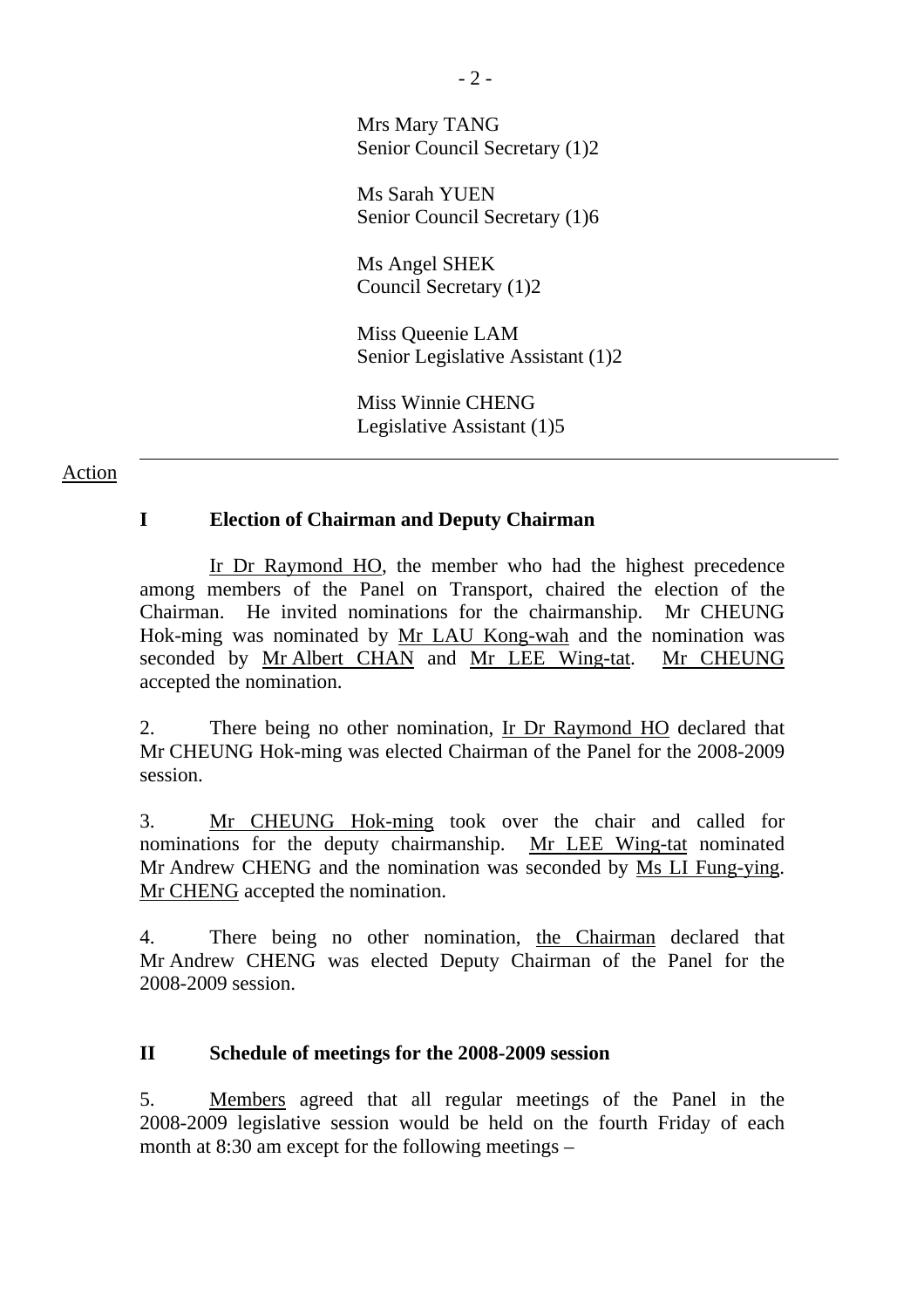- (a) The regular meeting in October 2008 which had been scheduled for Friday, 24 October 2008, from 9:30 am to 10:30 am;
- (b) The regular meeting in December 2008 to be rescheduled for Friday, 19 December 2008, at 8:30 am;
- (c) The regular meeting in March 2009 to be rescheduled for Friday, 20 March 2009, at 8:30 am; and
- (d) The regular meeting in July 2009 to be rescheduled for Friday, 17 July 2009, at 8:30 am.

(*Post-meeting note*: The meeting schedule was issued vide LC Paper No. CB(1)27/08-09 on 15 October 2008.)

#### **III Discussion items for next meeting**

6. Members noted the "List of issues suggested to be considered" (the List) prepared by the Secretariat and tabled at the meeting.

> (*Post-meeting note*: The List was issued vide LC Paper No. CB(1)41/08-09(01) on 15 October 2008.)

The October regular meeting

7. Members noted the Secretary for Transport and Housing would, at the 24 October 2008 meeting, brief the Panel on the relevant transport policy initiatives featuring in the Chief Executive's 2008-2009 Policy Address.

The November regular meeting

8. Members agreed that the following items be discussed at the November regular meeting –

- (a) Proposed amendments to the Road Traffic (Driving-offence Points) Ordinance (Cap. 375);
- (b) PWP Item 7823TH Tseung Kwan O-Lam Tin Tunnel and PWP Item 7822TH – Cross Bay Link, Tseung Kwan O; and
- (c) Measures to rationalize utilization of Build-Operate-Transfer tunnels.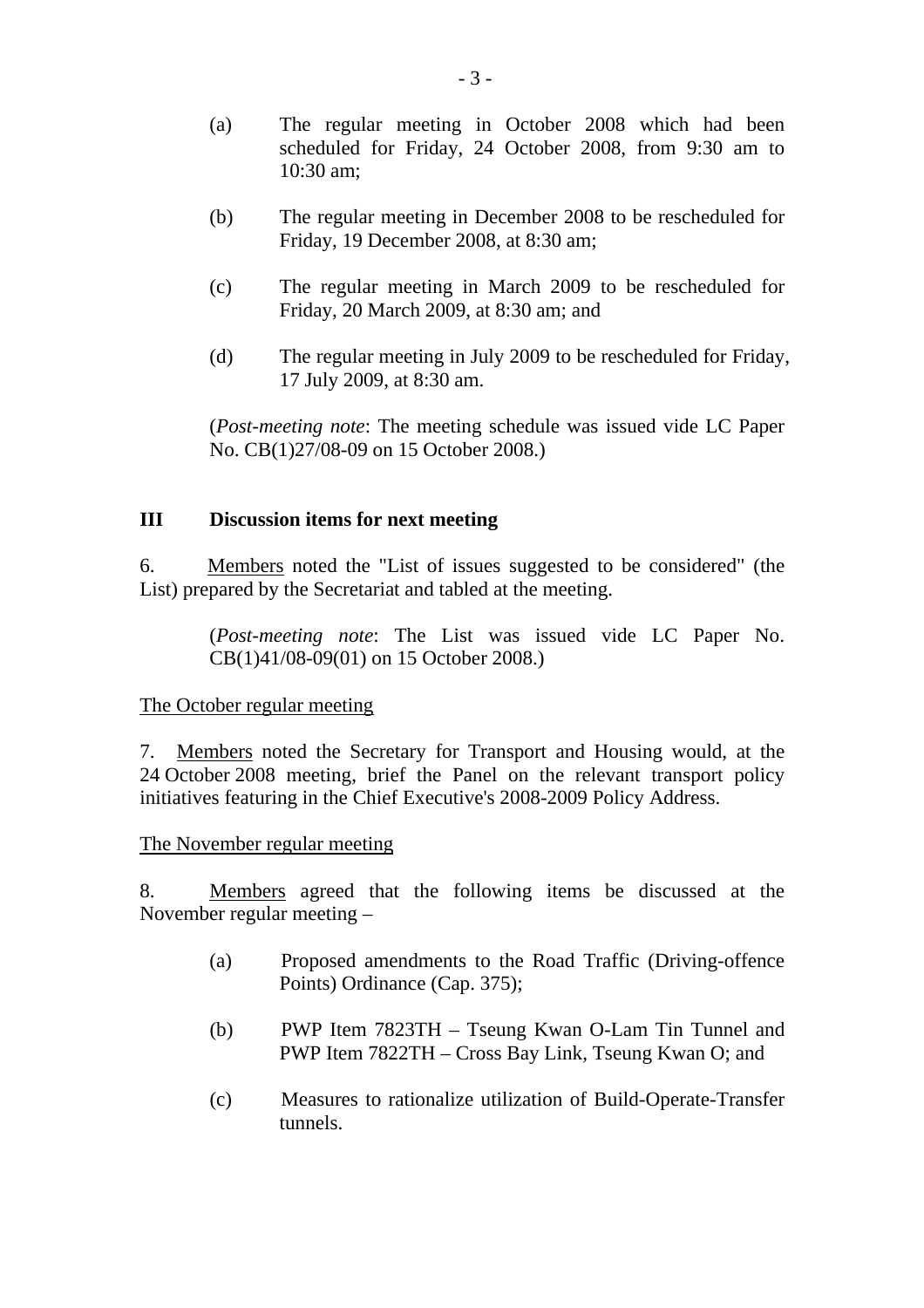Future meetings

- 9. Members agreed to add to the List the following items
	- (a) Operation of outlying island ferry services;
	- (b) Update on Hong Kong Zhuhai Macao Bridge and its connecting roads; and
	- (c) Policy on the provision of escalators by the Government in public areas.

10. In relation to the concern of Mr WONG Kwok-hing and Mr IP Wai-ming on two other items, namely, Lantau and urban taxi fare adjustment and auto-fuel prices, members noted that these would be discussed at meetings of the Subcommittee on Road Traffic (Public Service Vehicles) (Amendment) Regulation 2008 and the Panel on Economic Development (EDev Panel) respectively. At the suggestion of Mr Andrew CHENG, the Chairman directed the Clerk to liaise with the EDev Panel to arrange for members of the Panel on Transport to be invited to attend discussion of the item on auto-fuel prices.

> (*Post-meeting note*: Members of the Panel on Transport were invited to attend the meeting of the EDev Panel scheduled for 24 October 2008 vide LC Paper No. CB(1)33/08-09 issued on 16 October 2008.)

### **IV Any other business**

### Setting up of a subcommittee on matters relating to railways

11. Members noted that in the legislative sessions of 2000-2001 to 2007-2008, the Panel had set up a subcommittee to monitor issues relating to the planning and implementation of new railway projects as well as existing railway operation. After discussion, members agreed in principle that a similar subcommittee should be formed as soon as possible to follow up issues relating to railway projects and operation. To facilitate early activation of the proposed subcommittee, members agreed to consider the setting up of the subcommittee (including the proposed terms of reference and work plan) at the Panel meeting on 24 October 2008. Meanwhile, the Administration should be requested to provide a paper to update members on the progress of the planning and implementation of various new railway projects, including any problems identified in the process, as well as the concerns of affected residents .